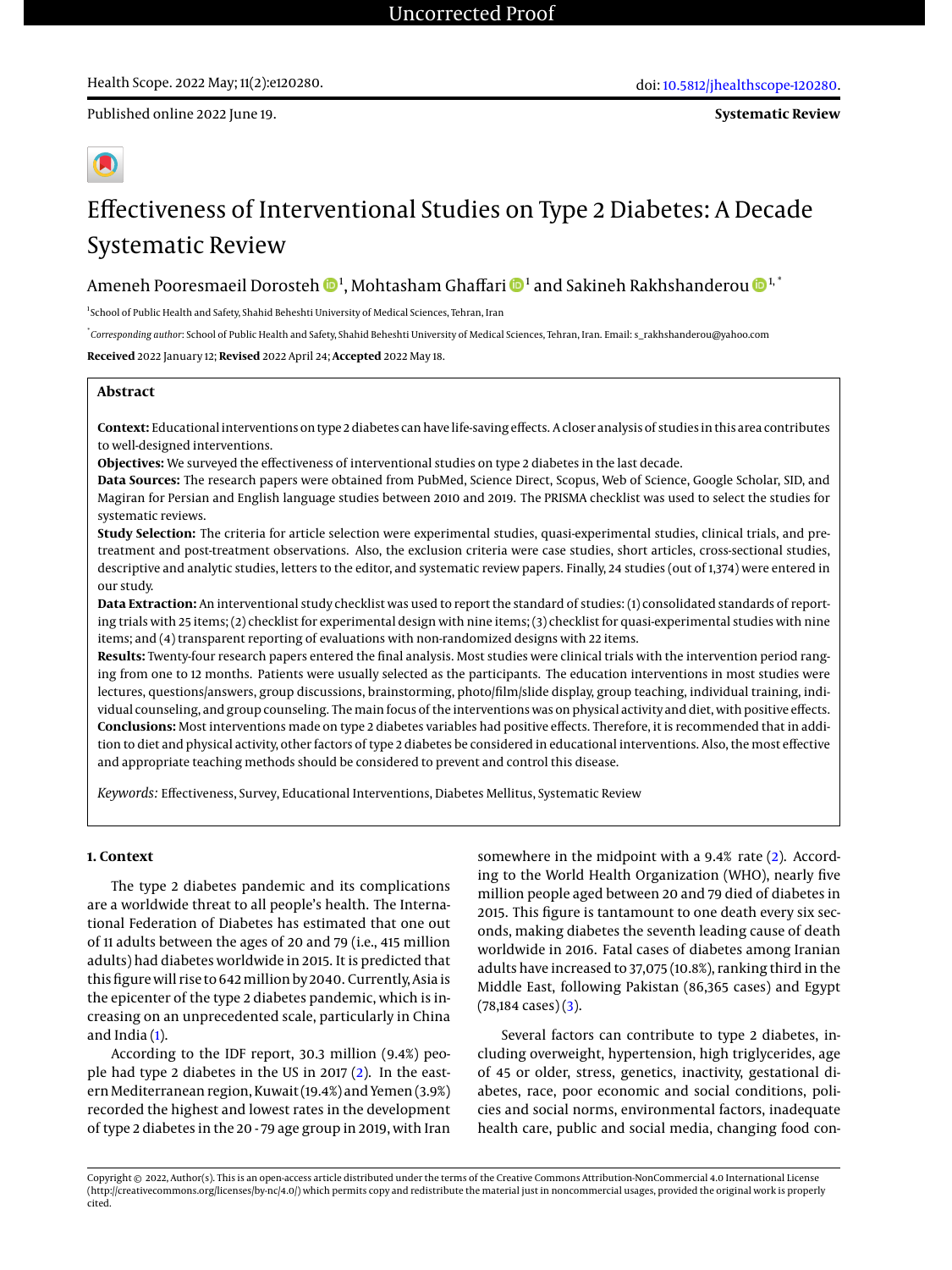sumption patterns, culture, urbanization, society, smoking, alcohol consumption, vitamins D and K deficiency, and insufficient sleep (less than five hours or more than eight hours) [\(3\)](#page-5-2). Type 2 diabetes can increase the likelihood of many health issues. These health complications include heart attack, stroke, kidney failure, amputation, injuries, and nervous breakdown [\(4\)](#page-5-3). Disability, low-quality life, and untimely death can be some of the consequences of diabetes [\(5\)](#page-5-4). Thirst, polyuria, blurred vision, and weight loss might also be related to diabetes  $(6)$ .

The WHO has a strategic plan to prevent this disease by providing training and education aiming at changing the lifestyle, reaching and retaining the right weight (physical fitness), physical activity (at least 30-min regular and vigorous exercise on most days), a healthy and balanced diet, cutting down sugar and fat, and quitting smoking [\(7\)](#page-5-6). In order to prevent the high cost of treatment, it is imperative to train and raise people's awareness of diabetes. As a result, "education and prevention" was the slogan used by the International Federation of Diabetes from 2009 to 2013 [\(8\)](#page-5-7).

#### **2. Objectives**

This study aimed to survey the effectiveness of interventional studies on type 2 diabetes from one decade ago in Iran and the world to highlight its significance to policymakers. A structured review of documents and their syntheses can illuminate all dimensions of this epidemic in Iran and the world. In addition, this research study can help decision-makers adopt appropriate strategies and training in their interventions to prevent type 2 diabetes.

#### **3. Methods**

#### *3.1. Study Question*

What is the impact of interventional studies on controlling, managing, and preventing type 2 diabetes?

This research was a systematic review that followed these procedures.

#### *3.2. Search Strategies*

This study aimed to identify and explore the factors related to the effectiveness of health education and promotion interventions for type 2 diabetes. For this purpose, an electronic search was systematically carried out on Persian databases of SID and Magiran and English databases of PubMed, Science Direct, Scopus, Web of Science, and Google Scholar between 2010 and 2019 (January - December). The search focused on type 2 diabetes interventions in Iran and the world. At first, all related keywords (MeSH and non-MeSH) were identified. Then, the keywords were combined using the operators AND and OR and were applied to

the search database. The search strategy is shown in [Table](#page-2-0) [1.](#page-2-0) Also, additional articles were obtained by evaluating the references of the selected articles. There was no limitation regarding the kind of intervention, length of intervention, type of participants, and the location of the research study (Appendix 1).

#### *3.3. Inclusion Criteria*

The study was designed based on the PICOS format [\(9\)](#page-5-8), as listed in [Table 1.](#page-2-0) We included interventional studies, such as experimental studies, quasi-experimental studies, clinical trials, pre-treatment and post-treatment observations, and research papers in Persian and English published in prestigious journals between 2010 and 2019, with access to their full texts.

#### *3.4. Exclusion Criteria*

The exclusion criteria were case studies, short articles, cross-sectional studies, descriptive and analytic studies, letters to the editor, and systematic reviews.

#### *3.5. Study Selection*

The paper selection followed this procedure. First, an initial search by the two researchers (S. R. and A. P.) was done individually. Second, similar papers were removed. Third, a narrower search was done by omitting irrelevant matters. Next, having studied each paper's title and abstract for relevance and suitability, we selected the potential research papers. In order to reach a consensus, the papers were read, analyzed, and discussed by both researchers (S. R. and A. P.). Finally, the articles were reviewed and evaluated by the third author (M.GH) [\(Figure 1\)](#page-2-1).

#### *3.6. Evaluation of Quality of Papers*

In order to report the standard of studies, an interventional study checklist was used, including consolidated standards of reporting trials with 25 items [\(10\)](#page-5-9), checklist for experimental design with nine items [\(11\)](#page-5-10), checklist for quasi-experimental studies with nine items [\(12\)](#page-5-11), and Transparent reporting of evaluations with non-randomized designs with 22 items  $(10)$ .

Depending on the checklists and the acquired scores, papers meeting the requirements for entry in the study were classified as high-quality papers. Twenty-four appropriate research papers entered the final analysis, all having full texts (Appendix 2).

#### *3.7. Data Extraction*

The specific features of the studies were introduced in a form including the researchers' names, year of publication, the location of study, the year of study, study type, participants, the sample size, intervention description, theoretical framework with the model, and significant findings (Appendix 2).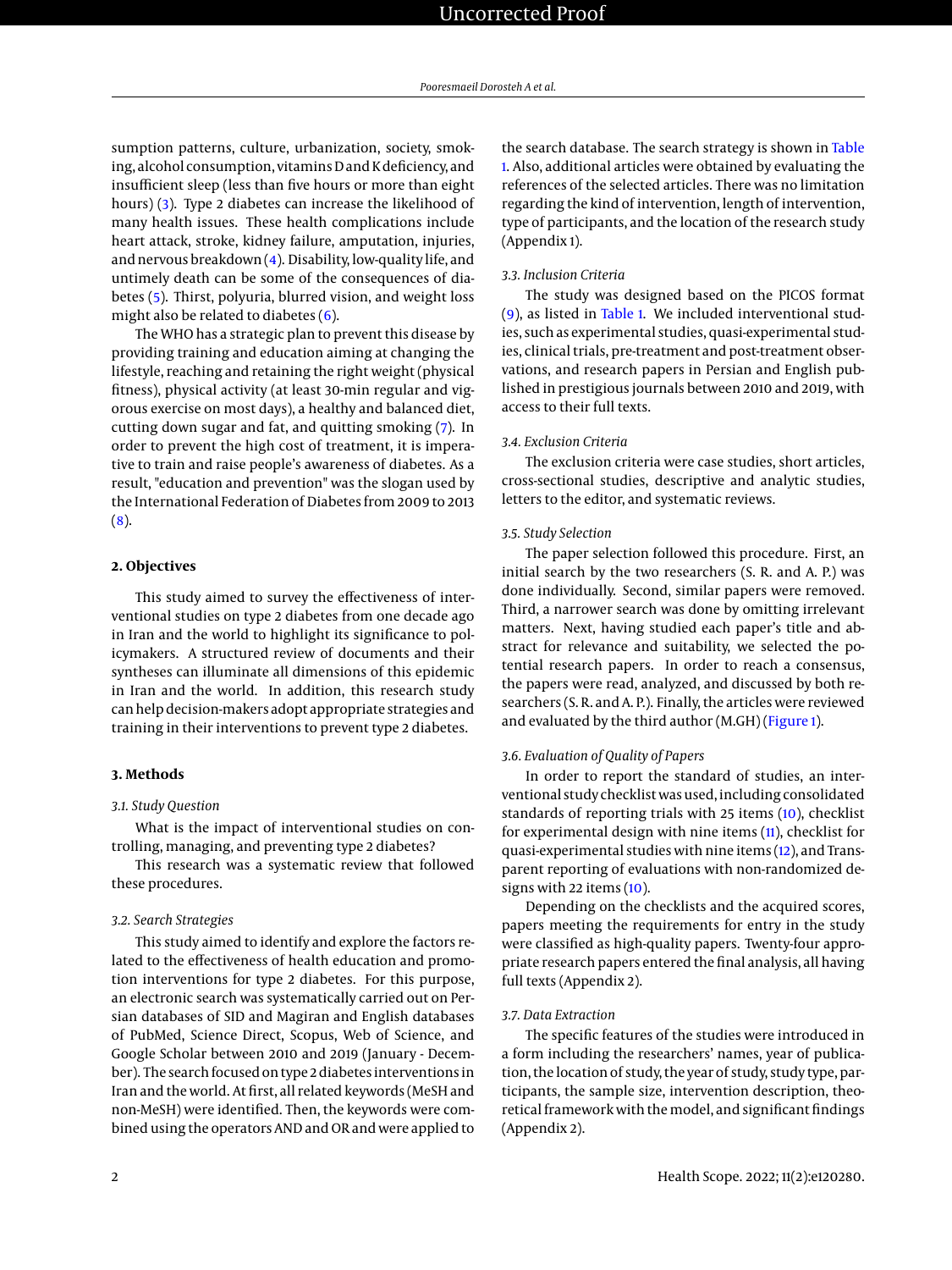<span id="page-2-0"></span>

| Table 1. PICOS and Criteria for Study Inclusion |                                                                                                                                                                                                                                  |
|-------------------------------------------------|----------------------------------------------------------------------------------------------------------------------------------------------------------------------------------------------------------------------------------|
| Criteria                                        | Definition                                                                                                                                                                                                                       |
| Population                                      | Patients, high-risk groups, and healthy people                                                                                                                                                                                   |
| Intervention                                    | Interventions aimed at controlling, managing, and reducing complications of type 2 diabetes, reducing type 2 diabetes incidence, risk behaviors,<br>changing type 2 diabetes attitudes, and increasing type 2 diabetes knowledge |
| Comparison                                      | Comparison between intervention and control groups                                                                                                                                                                               |
| Outcome                                         | Incidence of type 2 diabetes, control, management, complications, knowledge, attitude, and high-risk behaviors                                                                                                                   |
| Study Design                                    | Pre- and post-intervention, RCT, quasi-experimental                                                                                                                                                                              |

<span id="page-2-1"></span>

**Figure 1.** PRISMA flow diagram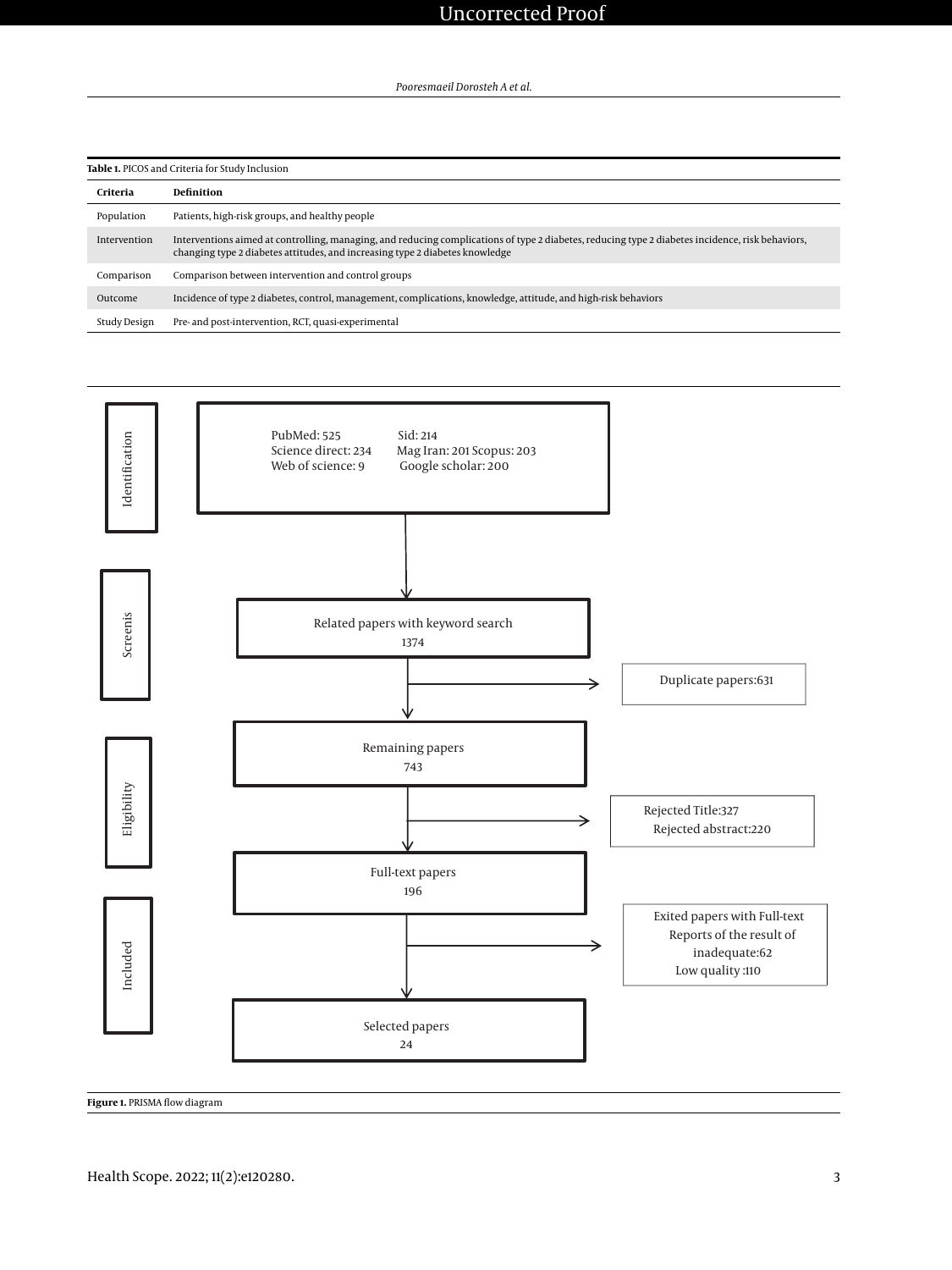#### **4. Results**

In the initial search, 1,374 papers were obtained. Similar papers (631 ones) were omitted in the second stage, and 743 papers remained. Next, 327 papers were omitted after reading their titles, and 220 were removed after closely studying their abstracts. The remaining 196 papers were reassessed through the checklist, and finally, 24 research papers were selected. [Figure 1](#page-2-1) illustrates the research papers' selection process.

From our pool of studies (24 papers), 11 papers were randomized clinical trials, seven were quasi-experimental studies, and six were experimental studies. The location of the studies was as follows: 11 in Iran, seven in the USA, two in Germany, and one in each of the countries Malaysia, Japan, Columbia, and New Zealand. Most RCT papers focused on therapeutic interventions, while experimental and quasiexperimental studies focused on blood pressure, BMI, dietary intakes, physical activity, TG, HbA1C, FBS, and 2-h glucose. Out of these 24 studies, seven interventional studies were conducted based on theories and models: Three studies following the BASNEF model, one study based on the Theory of Planned Behavior (TPB), one study with the PRECEDE-PROCEED model, one study based on the ability, information, motivation (AIM) model, and one study following planned approach to community health (PATCH) model.

Six studies primarily employed lecturing, question and answer, group discussion, brainstorming, practical demonstrations, DVD playing, photo/film/slide presentations, and pamphlets [\(13](#page-5-12)[-18\)](#page-5-13). In two studies, the education intervention was only done through lectures [\(19,](#page-5-14) [20\)](#page-5-15), and in one study, education centered on websites [\(21\)](#page-5-16). In another study, the workshop was the medium of education [\(22\)](#page-5-17). In the other studies [\(23-](#page-5-18)[30\)](#page-6-0), education largely depended on group training, individual training, individual counseling, group counseling, and counseling by phone. All the papers were published between 2010 and 2019, most of which were from 2015 onwards (Appendix 2). According to Appendix 3, the mean scores of all study structures based on theories and models increased significantly in the intervention group after the educational intervention. However, changes were insignificant in studies that did not work with theories and models. The health education programs designed based on theories and models effectively promote the preventive behaviors of type 2 diabetes and enhance the treatment of diabetic patients and lifestyle changes.

#### **5. Discussion**

This systematic study investigated 24 intervention research papers regarding type 2 diabetes. The study showed

that the interventions positively influenced biomarkers, improved the performance of the sufferers and high-risk people, and played a preventive role in type 2 diabetes. The studies on type 2 diabetes are open to discussion from different dimensions.

#### *5.1. The Design of Interventions*

Most studies under investigation were randomized clinical trials [\(16,](#page-5-19) [24](#page-5-20)[-28,](#page-6-1) [30](#page-6-0)[-34\)](#page-6-2) and the others were quasiexperimental [\(13](#page-5-12)[-15,](#page-5-21) [17](#page-5-22)[-19,](#page-5-14) [23\)](#page-5-18) and experimental studies [\(18,](#page-5-13) [20](#page-5-15)[-22,](#page-5-17) [35,](#page-6-3) [36\)](#page-6-4). The length of the interventions was between one and 12 months. Only one study had an 18-month intervention. The result of the previous study indicates that for an intervention to be effective, a longer period is required. In addition, even though short-term studies are more feasible, long-term follow-ups and investigations are needed to explore the stability and consistency of research findings. Another finding of this research study was that in most interventions made for type 2 diabetes on either patients or high-risk groups, only diet, and physical activities had been the focus of studies [\(13,](#page-5-12)[15,](#page-5-21)[16,](#page-5-19) [20,](#page-5-15) [21,](#page-5-16) [29,](#page-6-5) [31](#page-6-6)[-33\)](#page-6-7) and other contributory factors to diabetes such as smoking, alcohol consumption, vitamins D and K deficiency, inadequate sleep and stress, and depression were ignored. Therefore, it is recommended that a constellation of factors (biological, sociocultural, geographical, and local) should be considered in the design of educational interventions.

#### *5.2. Participants*

In general, 19 interventional studies had been made on patients; another five had been made on high-risk groups and only one on teenagers. The results showed that the ma-jority of interventions focused on patients [\(13,](#page-5-12) [16-](#page-5-19)[19,](#page-5-14) [22-](#page-5-17)[28,](#page-6-1) [31,](#page-6-6) [37\)](#page-6-8) and a few [\(18,](#page-5-13) [20,](#page-5-15) [23,](#page-5-18) [30\)](#page-6-0) had a high-risk group as participants, and only one study [\(21\)](#page-5-16) made a preventive intervention on teenagers. As type 2 diabetes is an acute disease, its complications can lead to disability, low life quality, and premature death [\(5\)](#page-5-4). Furthermore, this disease can take a heavy economic toll, a serious obstacle to sustainable economic development [\(38\)](#page-6-9). The abovementioned studies have disregarded teenagers and young adults, who comprise the most vulnerable age groups. Thus, it is suggested that effective and timely measures be taken to design and implement improved preventive actions.

#### *5.3. Interventions Description*

A review of the studies showed that most educational interventions in Iran have been in the form of lectures, question and answer, group discussion, brainstorming, photo/film/slide displays, pamphlets, and websites [\(13,](#page-5-12) [15,](#page-5-21) [17,](#page-5-22) [37\)](#page-6-8). However, the studies conducted in other countries heavily relied on group training, individual training, individual counseling, group counseling, counseling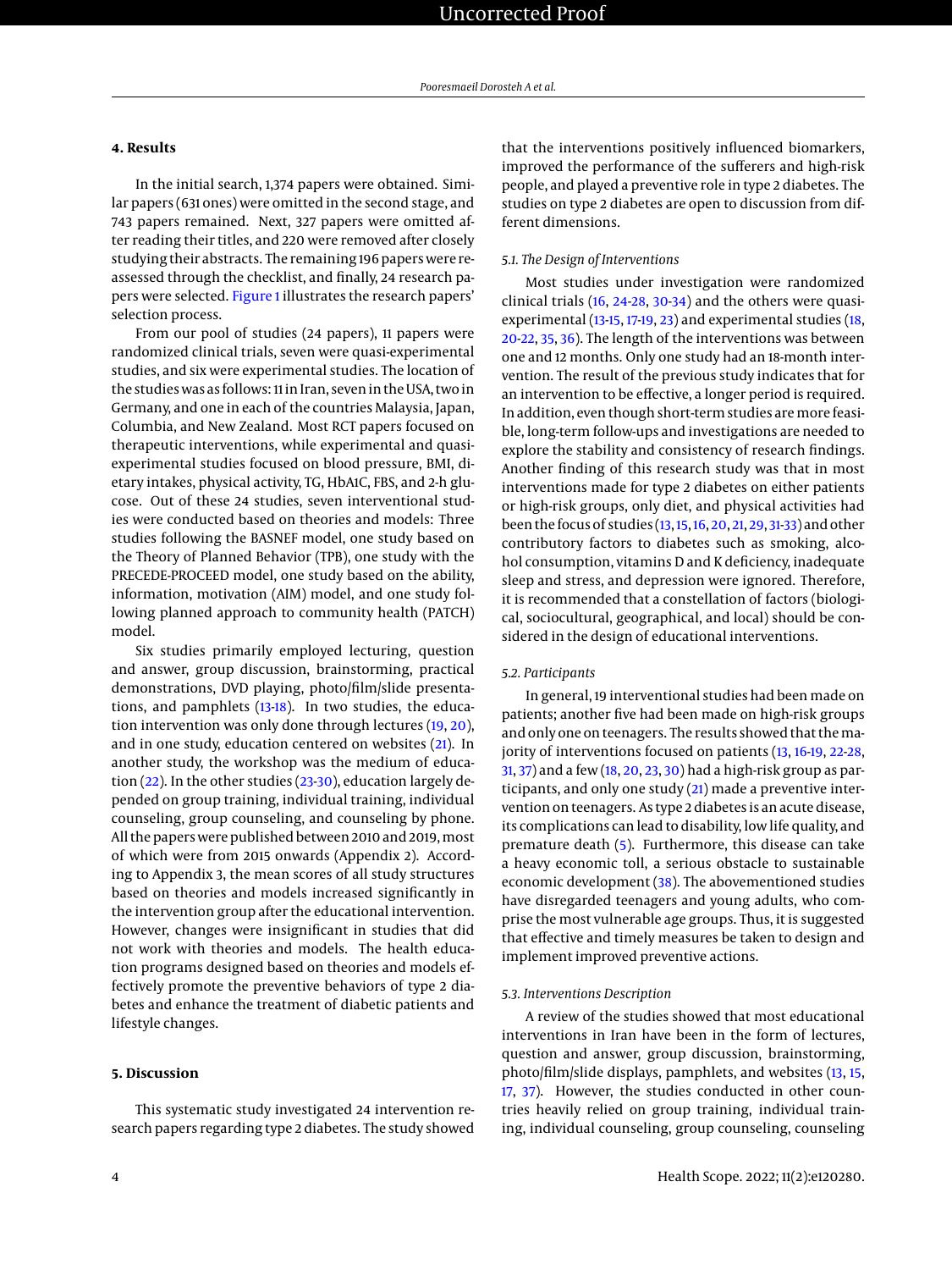by phone, and practical demonstrations [\(16,](#page-5-19) [18,](#page-5-13) [23-](#page-5-18)[25,](#page-5-23) [27,](#page-6-10) [28,](#page-6-1) [30,](#page-6-0) [31,](#page-6-6) [39\)](#page-6-11). In these studies, less emphasis has been placed on modern communication devices such as computer programs, mobile phones, and the internet despite their potential and accessibility to many people. Several options are available to be employed effectively: Innovative teaching methods such as virtual and digital teaching and applications with reminders, group training to improve lifestyle, consciousness-raising, changing people's attitude and performance, particularly people at risk of type 2 diabetes, and preventing high-risk behaviors. Future studies must pay special attention to factors such as the target group's culture and age to improve the training's efficacy.

Since health education and promotion strategies are not limited to a specific health problem or a specific set of behaviors, educational interventions can use health education strategies to prevent type 2 diabetes by creating healthy public policy, creating supportive environments, strengthening community action, enhancing individual skills, reorienting health services.

#### *5.4. The Application of Theories and Models*

Most studies had an approach without a theory. However, a few were based on theories (one study based on TPB [\(21\)](#page-5-16), three studies following the BASNEF model, one study with the PRECEDE-PROCEED model, one study based on the AIM model, and one study following the PATCH model) [\(13,](#page-5-12) [15,](#page-5-21) [17,](#page-5-22) [20,](#page-5-15) [22,](#page-5-17) [37\)](#page-6-8). Out of these 24 studies, only one was performed on adolescents with first-level approach prevention, while fear-based theories such as HBM were not used [\(21\)](#page-5-16). It is argued that the efficacy of health education dramatically depends on the appropriate use of theories and frameworks. Theories and frameworks offer a systematic view of the events and present a regular procedure to evaluate the successes and failures [\(40\)](#page-6-12). Besides, maximizing the efficacy of the plans requires an understanding of the behavior and its contributing factors to change or accommodate the current behavior or replace it with a new one [\(41\)](#page-6-13). It also calls for a theory-driven procedure based on theories of behavior change and learning [\(42\)](#page-6-14). Theory-driven interventions have facilitated the health-behavior changes through increasing the understanding of behavior-change processes and individual and environmental features affecting the behavior. All these factors can contribute to the efficacy of the education offered [\(39\)](#page-6-11). Therefore, it is apt to mention that reforming the lifestyle requires consideration of people's lifestyles, beliefs, and attitudes within the health education programs. As there is insufficient evidence to prescribe the optimal education theory for future interventions, the decisions regarding the appropriate theory and model for every intervention should be

based on the performance of models and theories, the purpose of the study, and the intended factors.

#### *5.5. Limitations*

This study has some limitations that must be mentioned. Although searches were performed on many databases, the overall search strategy may have been biased towards public health. Another limitation of this study is that while the review included any paper published in any language, our search was conducted only using Persian and English keywords (language bias). Also, the small sample owning to a limited number of included studies with a small sample size for all included studies was another limitation of this study. Moreover, a wide range of the intervention period, from one to 12 months, and follow-up duration (from three to 12 months) could limit the research. The last limitation is reporting bias.

#### *5.6. Practical Implications*

Considering the findings of studies and the global prevalence of type 2 diabetes, and the impact of health education and promotion interventions on preventing chronic diseases such as type 2 diabetes, implementers should use new educational strategies that are appropriate concerning culture and age factors. Also, all risk factors for type 2 diabetes should be considered, and efforts to encourage and persuade people to adopt a healthy lifestyle should be augmented.

#### *5.7. Conclusion*

Considering the findings, an overwhelming majority of the interventions regarding type 2 diabetes had these common themes: (1) a positive effect on the reduction of factors under study (2-h post glucose, FBS, HbA1C, BMI, blood pressure, and TG); (2) a raised awareness; and (3) a positive change in attitude and mindset in the sample; also, the target group was primarily patients assessed for diet and physical activity. Educational interventions, other crucial factors leading to type 2 diabetes, and the most effective and appropriate teaching methods with the target group of healthy people should be considered to prevent this disease.

#### **Supplementary Material**

Supplementary material( $s$ ) is available [here](https://healthscope.brieflands.com/cdn/dl/75e24198-efb8-11ec-9afc-8b3ef4b16d28) [To read supplementary materials, please refer to the journal website and open PDF/HTML].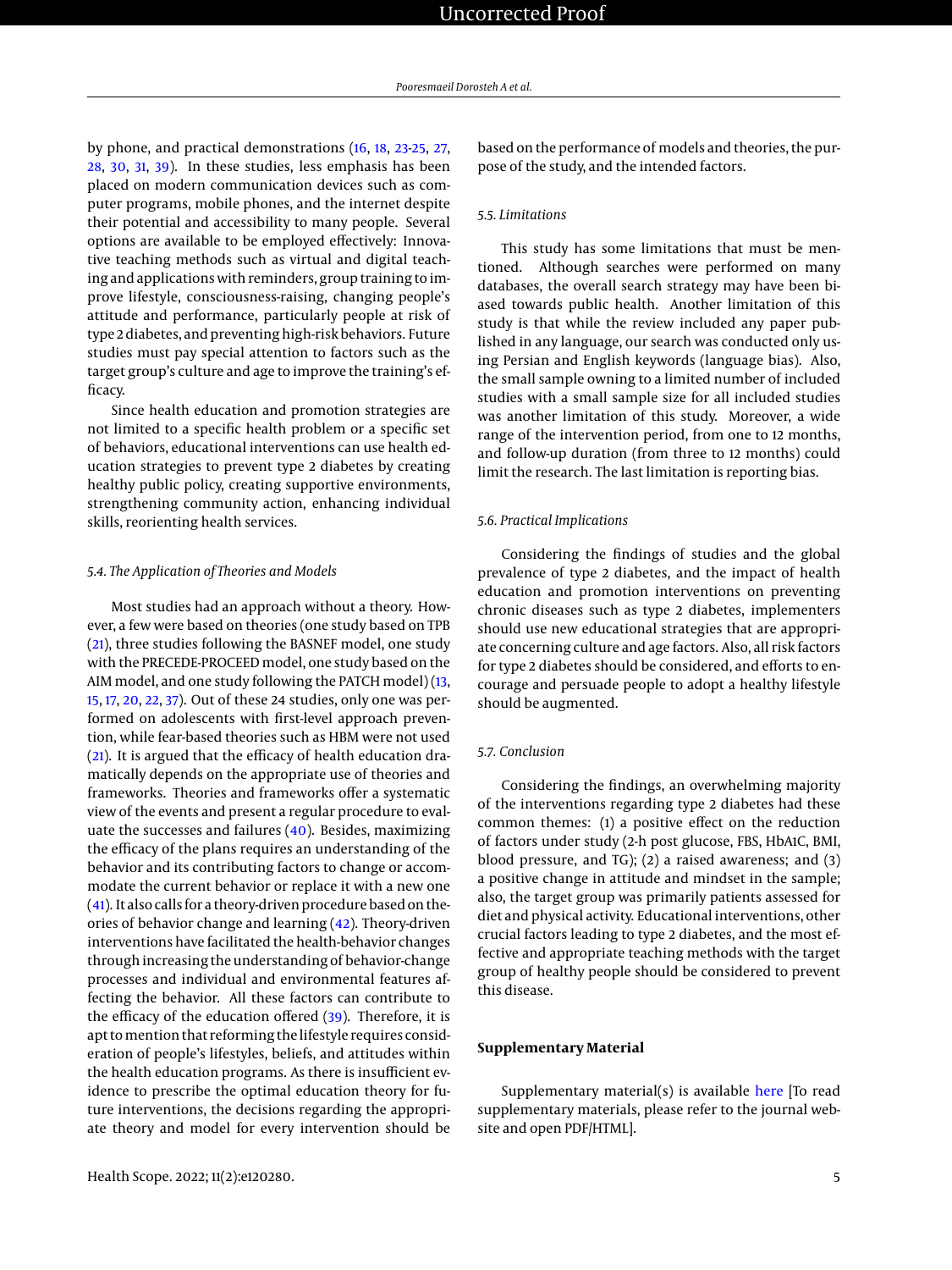#### **Footnotes**

**Authors' Contribution:** S.R, M.GH, and A. P conceived and designed the study. S.R and A. P searched databases, extracted data, and performed the study selection. S.R, M.GH, and A. P interpreted the results. S.R, M.GH, and A. P performed the data analysis. All authors edited and revised the paper. All authors read and approved the final paper for publication.

**Conflict of Interests:** The authors declare that they have no competing interests.

**Data Reproducibility:** No new data were created or analyzed in this study. Data sharing does not apply to this article because our article is a systematic review, not a metaanalysis.

**Funding/Support:** The author(s) received no financial support for the research, authorship, and/or publication of this article.

#### **References**

- <span id="page-5-0"></span>1. Zheng Y, Ley SH, Hu FB. Global aetiology and epidemiology of type 2 diabetes mellitus and its complications. *Nat Rev Endocrinol*. 2018;**14**(2):88–98. doi: [10.1038/nrendo.2017.151.](http://dx.doi.org/10.1038/nrendo.2017.151) [PubMed: [29219149\]](http://www.ncbi.nlm.nih.gov/pubmed/29219149).
- <span id="page-5-1"></span>2. International Diabetes Federation. *IDF diabetes atlas*. Brussels, Belgium: International Diabetes Federation; 2019, [cited 2021]. Available from: [https://www.diabetesatlas.org/data/upload/download/mena\\_](https://www.diabetesatlas.org/data/upload/download/mena_factsheet_en.pdf) [factsheet\\_en.pdf](https://www.diabetesatlas.org/data/upload/download/mena_factsheet_en.pdf).
- <span id="page-5-2"></span>3. Centers for Disease Control and Prevention. *Diabetes Risk Factors*. Georgia, USA: Centers for Disease Control and Prevention; 2022, [cited 25th Jul 2017]. Available from: [https://www.cdc.gov/diabetes/basics/](https://www.cdc.gov/diabetes/basics/risk-factors.html) [risk-factors.html](https://www.cdc.gov/diabetes/basics/risk-factors.html).
- <span id="page-5-3"></span>4. World Health Organization.*Global report on diabetes*. Geneva, Switzerland: World Health Organization; 2016.
- <span id="page-5-4"></span>5. International Diabetes Federation. *Middle East and North Africa news*. Brussels, Belgium: International Diabetes Federation; 2019, [cited 2021]. Available from: [https://www.idf.org/our-network/regions](https://www.idf.org/our-network/regions-members/middle-east-and-north-africa/middle-east-and-north-africa-news.html)[members/middle-east-and-north-africa/middle-east-and-north](https://www.idf.org/our-network/regions-members/middle-east-and-north-africa/middle-east-and-north-africa-news.html)[africa-news.html](https://www.idf.org/our-network/regions-members/middle-east-and-north-africa/middle-east-and-north-africa-news.html).
- <span id="page-5-5"></span>6. Centers for Disease Control and Prevention. *National Diabetes Statistics Report*. Georgia, USA: Centers for Disease Control and Prevention; 2022, [cited 2019]. Available from: [https://www.cdc.gov/diabetes/](https://www.cdc.gov/diabetes/data/statistics-report/index.html) [data/statistics-report/index.html](https://www.cdc.gov/diabetes/data/statistics-report/index.html).
- <span id="page-5-6"></span>7. World Health Organization. *Diabetes*. Geneva, Switzerland: World Health Organization; 2021, [cited 4th Jun 2019]. Available from: [https:](https://www.who.int/news-room/fact-sheets/detail/diabetes) [//www.who.int/news-room/fact-sheets/detail/diabetes](https://www.who.int/news-room/fact-sheets/detail/diabetes).
- <span id="page-5-7"></span>8. SlideShare. *C14 idf diabetes in childhood and adolescence guidelines 2011*. India: SlideShare; 2011, [cited 27th Mar 2017]. Available from: [https://www.slideshare.net/Diabetesforall/c14-idf-diabetes-in](https://www.slideshare.net/Diabetesforall/c14-idf-diabetes-in-childhood-and-adolescence-guidelines-2011)[childhood-and-adolescence-guidelines-2011](https://www.slideshare.net/Diabetesforall/c14-idf-diabetes-in-childhood-and-adolescence-guidelines-2011).
- <span id="page-5-8"></span>9. Centre for Reviews and Dissemination. *Systematic Reviews: CRD's Guidancefor Undertaking Reviews in Health Care*. Heslington, England: CRD, University of York; 2009.
- <span id="page-5-9"></span>10. Dwan K, Li T, Altman DG, Elbourne D. CONSORT 2010 statement: extension to randomised crossover trials. *BMJ*. 2019;**366**:l4378. doi: [10.1136/bmj.l4378.](http://dx.doi.org/10.1136/bmj.l4378) [PubMed: [31366597\]](http://www.ncbi.nlm.nih.gov/pubmed/31366597). [PubMed Central: [PMC6667942\]](https://www.ncbi.nlm.nih.gov/pmc/articles/PMC6667942).
- <span id="page-5-10"></span>11. O'Leary Z. *Checklist for Experimental Design*. California, USA: SAGE Publications; 2020, [cited 2021]. Available from: [https:](https://study.sagepub.com/oleary3e/student-resources/choosing-and-practising-appropriate-methods/checklist-for-experimental) [//study.sagepub.com/oleary3e/student-resources/choosing-and](https://study.sagepub.com/oleary3e/student-resources/choosing-and-practising-appropriate-methods/checklist-for-experimental)[practising-appropriate-methods/checklist-for-experimental](https://study.sagepub.com/oleary3e/student-resources/choosing-and-practising-appropriate-methods/checklist-for-experimental).
- <span id="page-5-11"></span>12. Joanna Briggs Institute. *Checklist for Quasi-Experimental Studies*. Adelaide, South Australia: Joanna Briggs Institute; 2020, [cited 2021]. Available from: https://jbi.global/sites/default/files/2019-05/JBI [Quasi-Experimental\\_Appraisal\\_Tool2017\\_0.pdf](https://jbi.global/sites/default/files/2019-05/JBI_Quasi-Experimental_Appraisal_Tool2017_0.pdf).
- <span id="page-5-12"></span>13. Mohebbi B, Sadeghi R, Tol A, Mahmoudi Majdabadi M. [The Effect of educational intervention on barriers of living with diabetes in awareness and belief, lifestyle, adaptation, and support dimensions among patients with type 2 diabetes mellitus: Application of the basnef model]. *Iranian Journal of Diabetes and Metabolism*. 2017;**16**(1):49–62. Persian.
- 14. Majlessi F, Mohebbi B, Tol A, Azam K. [Assessing the effect of educational intervention on treatment adherence based on AIM model among patients with type 2 diabetes]. *Iranian Journal of Diabetes and Metabolism*. 2017;**16**(3):173–82. Persian.
- <span id="page-5-21"></span>15. Khani Jeihooni A, Kashfi SM, Hazavehei SMM. Effects of the BASNEF Model-Based Educational Programs on Blood Sugar Control, (Type 2 Diabetes). *J Educ Health Promot*. 2013;**1**(1):33–49.
- <span id="page-5-19"></span>16. Buhse S, Muhlhauser I, Heller T, Kuniss N, Muller UA, Kasper J, et al. Informed shared decision-making programme on the prevention of myocardial infarction in type 2 diabetes: a randomised controlled trial. *BMJ Open*. 2015;**5**(11). e009116. doi: [10.1136/bmjopen-2015-009116.](http://dx.doi.org/10.1136/bmjopen-2015-009116) [PubMed: [26567256\]](http://www.ncbi.nlm.nih.gov/pubmed/26567256). [PubMed Central: [PMC4654390\]](https://www.ncbi.nlm.nih.gov/pmc/articles/PMC4654390).
- <span id="page-5-22"></span>17. Hazavehei MM, Khani Jyhouni A, Hasanzadeh AKBAR, Rashidi MONIREH. [The effect of educational program based on BASNEF model on diabetic (Type II) eyes care in Kazemi's clinic,(Shiraz)]. *Iran J Endocrinol Metab*. 2008;**10**(2):145–54. Persian.
- <span id="page-5-13"></span>18. Blanks SH, Treadwell H, Bazzell A, Graves W, Osaji O, Dean J, et al. Community Engaged Lifestyle Modification Research: Engaging Diabetic and Prediabetic African American Women in Community-Based Interventions. *J Obes*. 2016;**2016**:3609289. doi: [10.1155/2016/3609289.](http://dx.doi.org/10.1155/2016/3609289) [PubMed: [27493797\]](http://www.ncbi.nlm.nih.gov/pubmed/27493797). [PubMed Central: [PMC4963564\]](https://www.ncbi.nlm.nih.gov/pmc/articles/PMC4963564).
- <span id="page-5-14"></span>19. Archuleta M, Vanleeuwen D, Halderson K, Jackson K, Bock MA, Eastman W, et al. Cooking schools improve nutrient intake patterns of people with type 2 diabetes. *J Nutr Educ Behav*. 2012;**44**(4):319–25. doi: [10.1016/j.jneb.2011.10.006.](http://dx.doi.org/10.1016/j.jneb.2011.10.006) [PubMed: [22572403\]](http://www.ncbi.nlm.nih.gov/pubmed/22572403).
- <span id="page-5-15"></span>20. Yazdanpanah B, Safari M, Yazdanpanah S, Angha P, Karami M, Emadi M, et al. The effect of participatory community-based diabetes cares on the control of diabetes and its risk factors in western suburb of Yasouj, Iran.*Health Educ Res*. 2012;**27**(5):794–803. doi: [10.1093/her/cys079.](http://dx.doi.org/10.1093/her/cys079) [PubMed: [22907534\]](http://www.ncbi.nlm.nih.gov/pubmed/22907534).
- <span id="page-5-16"></span>21. Muzaffar H, Chapman-Novakofski K, Castelli DM, Scherer JA. The HOT (Healthy Outcome for Teens) project. Using a web-based medium to influence attitude, subjective norm, perceived behavioral control and intention for obesity and type 2 diabetes prevention. *Appetite*. 2014;**72**:82–9. doi: [10.1016/j.appet.2013.09.024.](http://dx.doi.org/10.1016/j.appet.2013.09.024) [PubMed: [24099704\]](http://www.ncbi.nlm.nih.gov/pubmed/24099704).
- <span id="page-5-17"></span>22. Nejhaddadgar N, Darabi F, Rohban A, Solhi M, Kheire M. The effectiveness of self-management program for people with type 2 diabetes mellitus based on PRECEDE-PROCEDE model. *Diabetes Metab Syndr*. 2019;**13**(1):440–3. doi: [10.1016/j.dsx.2018.08.016.](http://dx.doi.org/10.1016/j.dsx.2018.08.016) [PubMed: [30641740\]](http://www.ncbi.nlm.nih.gov/pubmed/30641740).
- <span id="page-5-18"></span>23. Ibrahim N, Ming Moy F, Awalludin IA, Mohd Ali Z, Ismail IS. Effects of a Community-Based Healthy Lifestyle Intervention Program (Co-HELP) among Adults with Prediabetes in a Developing Country: A Quasi-Experimental Study. *PLoS One*. 2016;**11**(12). e0167123. doi: [10.1371/journal.pone.0167123.](http://dx.doi.org/10.1371/journal.pone.0167123) [PubMed: [27935988\]](http://www.ncbi.nlm.nih.gov/pubmed/27935988). [PubMed Central: [PMC5147835\]](https://www.ncbi.nlm.nih.gov/pmc/articles/PMC5147835).
- <span id="page-5-20"></span>24. Trief PM, Fisher L, Sandberg J, Cibula DA, Dimmock J, Hessler DM, et al. Health and Psychosocial Outcomes of a Telephonic Couples Behavior Change Intervention in Patients With Poorly Controlled Type 2 Diabetes: A Randomized Clinical Trial. *Diabetes Care*. 2016;**39**(12):2165– 73. doi: [10.2337/dc16-0035.](http://dx.doi.org/10.2337/dc16-0035) [PubMed: [27456837\]](http://www.ncbi.nlm.nih.gov/pubmed/27456837). [PubMed Central: [PMC5127234\]](https://www.ncbi.nlm.nih.gov/pmc/articles/PMC5127234).
- <span id="page-5-23"></span>25. Slentz CA, Bateman LA, Willis LH, Granville EO, Piner LW, Samsa GP, et al. Effects of exercise training alone vs a combined exercise and nutritional lifestyle intervention on glucose homeostasis in prediabetic individuals: a randomised controlled trial. *Diabetologia*. 2016;**59**(10):2088–98. doi: [10.1007/s00125-016-4051-z.](http://dx.doi.org/10.1007/s00125-016-4051-z) [PubMed: [27421729\]](http://www.ncbi.nlm.nih.gov/pubmed/27421729). [PubMed Central: [PMC5026926\]](https://www.ncbi.nlm.nih.gov/pmc/articles/PMC5026926).